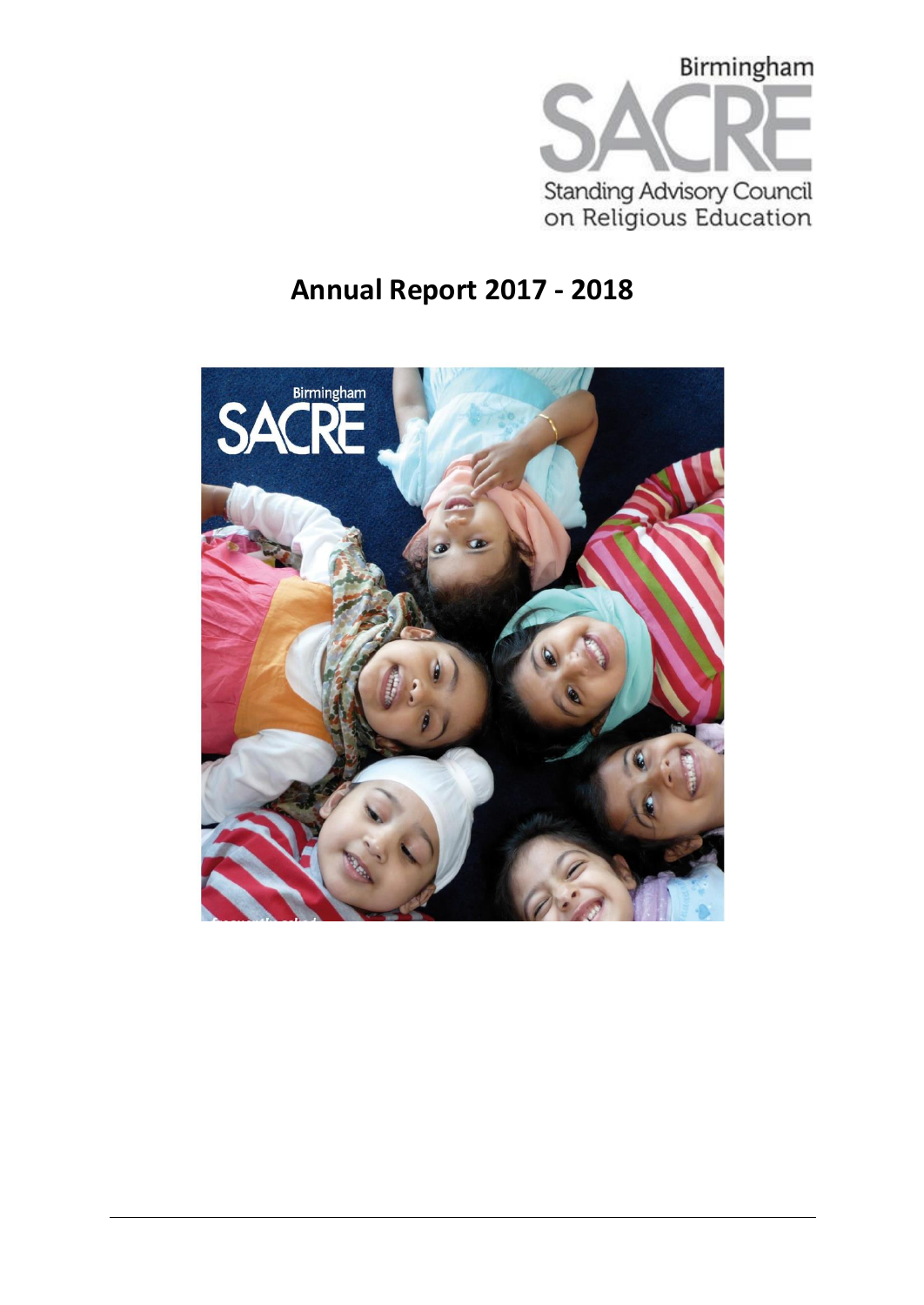

# **Contents Page**

|           | Introduction                                              | 3  |
|-----------|-----------------------------------------------------------|----|
|           | Meetings                                                  | 4  |
|           | The Statutory Role and Responsibilities of SACRE          | 5  |
|           | <b>Encountering Faiths</b>                                | 6  |
| $\bullet$ | Three Faiths Forum                                        |    |
|           | <b>Collective Worship</b>                                 | 9  |
|           | <b>Compassionate Schools Conference</b>                   | 10 |
|           | Exam Results                                              | 11 |
|           | DVD Supporting the Agreed Syllabus And Collective Worship | 12 |
|           | <b>Teaching Resources</b>                                 | 13 |
|           | Determinations for Collective Worship                     | 14 |
|           | <b>SACRE Membership Appointments From 2017</b>            | 15 |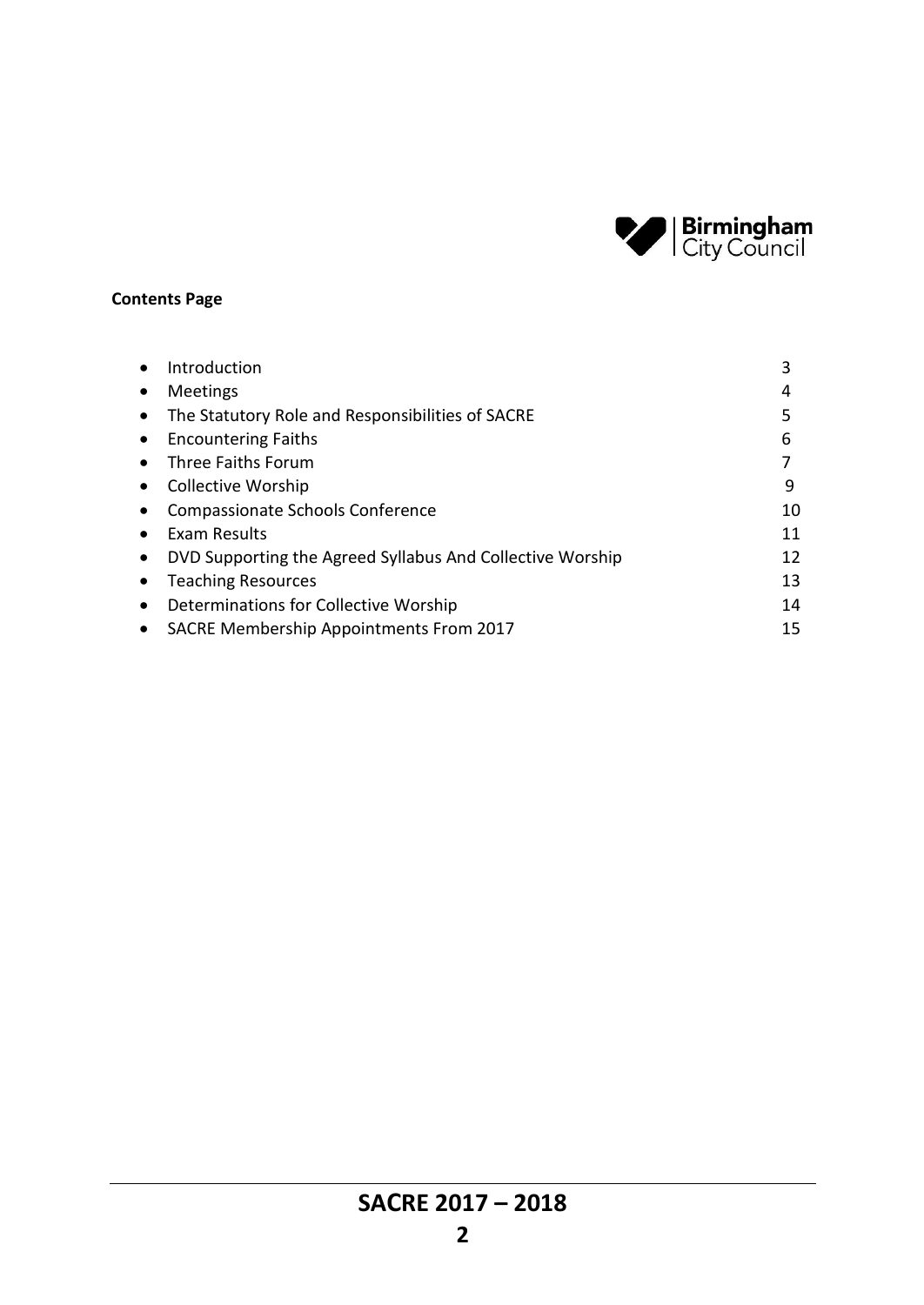#### **Introduction**

During this year Birmingham SACRE has continued with its statutory duty to advise the local authority on Religious Education and Collective Worship. This work is carried out with the support of the RE adviser Simone Whitehouse. In addition to SACRE gaining knowledge from and responding to Simone's contact and work with schools, SACRE also supports the training that Simone conducts for teachers through her work with Services for Education. Later on in the report there is a more in depth overview of one of these courses: Encountering Faiths. This course supported teachers in learning about planning a visit to a place of worship. This work is so important in that it supports the development of religious literacy and confidence of teachers and therefore their pupils to meaningfully engage with the faiths of Birmingham. This is at the heart of the Agreed Syllabus and aim of Birmingham SACRE.

During this year the local authority convened an Agreed Syllabus Conference to begin the review of the 2007 syllabus. Agreed syllabuses are statutorily reviewed every five years. The syllabus was previously reviewed in 2012, with no major changes. At the time of the present review there are a number of national matters that need to be addressed. One of the major discussions centres on the inclusion of non-religious worldviews in view of the growth in the number of people pertaining not to belong to a 'traditional belief system'. The Conference and drafting secretary are considering how non-religious worldviews will be incorporated into the dispositional approach. Another element under consideration is how to officially add a more critical element to the dispositional approach, which exists in the non-statutory planning but not in the Agreed Syllabus itself. At present these discussions consist of the addition of 'learning to discern'. A consideration will also need to be made as to how the current materials can be updated in order to respond to these changes. In the light of these discussions, it will also give the conference the opportunity to discuss how best to serve teachers by updating the website. [www.faithmakesadifference.co.uk](http://www.faithmakesadifference.co.uk/)

Also during this year we acknowledged the work of two long-standing members of SACRE who due to other commitments tended their resignations. Cllr Jon Hunt and Lucretia Fields have served SACRE for a number of years offering their valued experience and insight into working parties and committee meetings. My sincere thanks go to you both.

In addition my thanks go to all of the members of SACRE and the ASC for their time and continued efforts in supporting the delivery of Religious Education and Collective Worship for the children and young people of Birmingham.

Regards,

**Guy**

**Guy Hordern Deputy Chair SACRE and Chair of 2017 ASC.**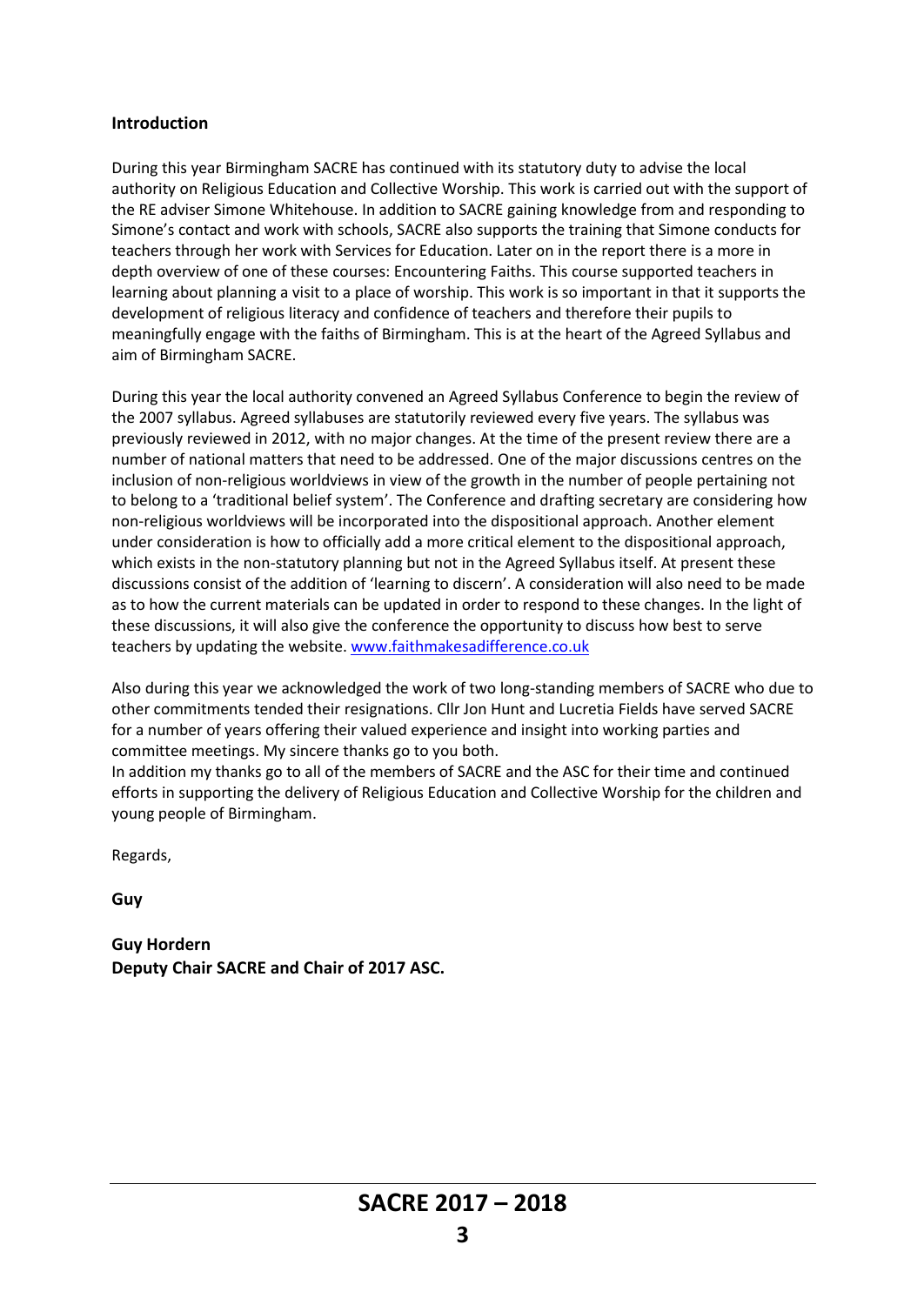# **Full SACRE meetings during 2017-2018**

- 18<sup>th</sup> September 2017
- 14<sup>th</sup> November 2017
- $\bullet$  12<sup>th</sup> February 2018 Agreed Syllabus Conference
- July 2018 Agreed Syllabus Conference & SACRE

Cllr Dr. Barry Henley continued as Chair of SACRE during this year.

The practice was continued of alternating SACRE meetings between afternoons and evenings on Tuesdays, Wednesdays and Thursdays to accommodate the attendance of as many members as possible.

For SACRE membership (see appendix)

# **Officers**

The following people have had a function with regard to SACRE:

Simone Whitehouse, *RE Adviser, Services for Education* 

Sarah Marshall *Services for Education*

Rebecca Stokes *Services for Education*

Natasha Lawson-Hollingsworth *Services for Education*

All other officers attend at the invitation of SACRE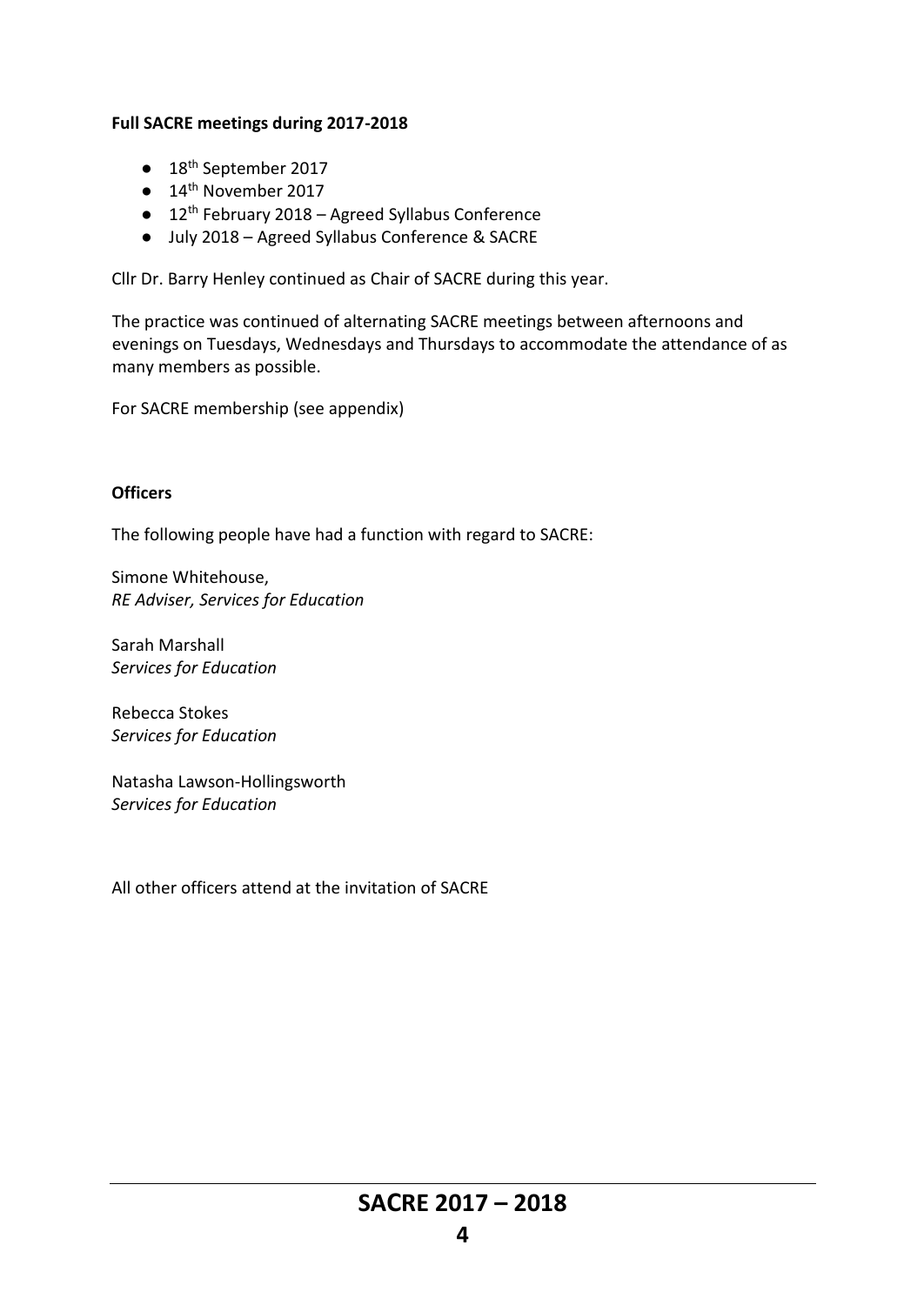#### **The statutory role and responsibilities of SACRE:**

• To advise the Local Authority (LA) upon such matters connected with religious worship in community schools as the authority may refer to the council or as the council may see fit.

• To advise the LA upon such matters connected with religious education to be given in accordance with the agreed syllabus in community schools as the authority may refer to the council or as the council may see fit.

• To consider applications made by a head teacher for a determination which lifts the requirement for collective worship to be wholly or mainly of a broadly Christian character for some or all of the pupils at the school.

• To publish an Annual Report.

• To consider whether or not to require a review of the agreed syllabus currently adopted by the LA and to require a Statutory Conference to be called into being to review the agreed syllabus.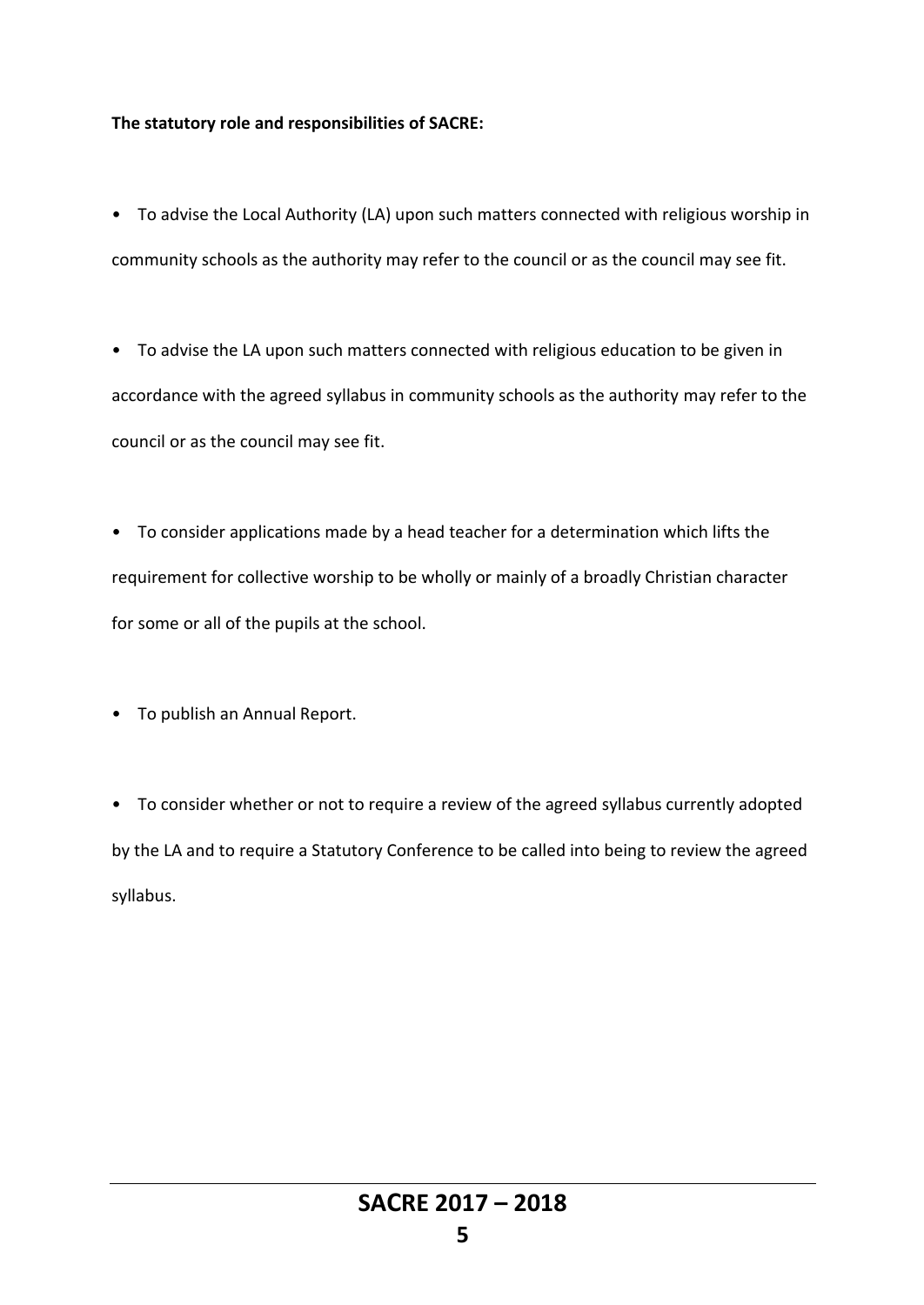### **Encountering Faiths**

Encountering Faiths took place on  $13<sup>th</sup>$  February. One of the aims of the course was to develop teachers' knowledge of places of worship to visit in Birmingham. An additional aim was to support teachers to have confidence in planning visits to places of worship and how to incorporate a visit into lesson planning and the dispositional approach. The 2007 syllabus refers to the city having a 'treasury of faith'. This course was designed to support teachers to access this treasury so that they have the knowledge and confidence in order to enable pupils to encounter faiths, literally on their doorstep.

Teachers were encouraged to take photographs and ask questions in preparation for a visit in an actual place of worship. This time the course took place at Central Mosque. Mohammed Islam, a trained faith guide, supported during the visit. Mohammed gave teachers a knowledgeable and accessible tour of Central Mosque incorporating elements of the building and aspects of Islam including preparation for prayer and Islamic worship. The visit was much enhanced by Mohammed's open approach and his ability to respond to the myriad of questions asked of him. Thanks Mohammed!





Teachers commented that the course was 'insightful', 'interesting' and 'It has given me the confidence to plan visits and support my pupils during a visit'.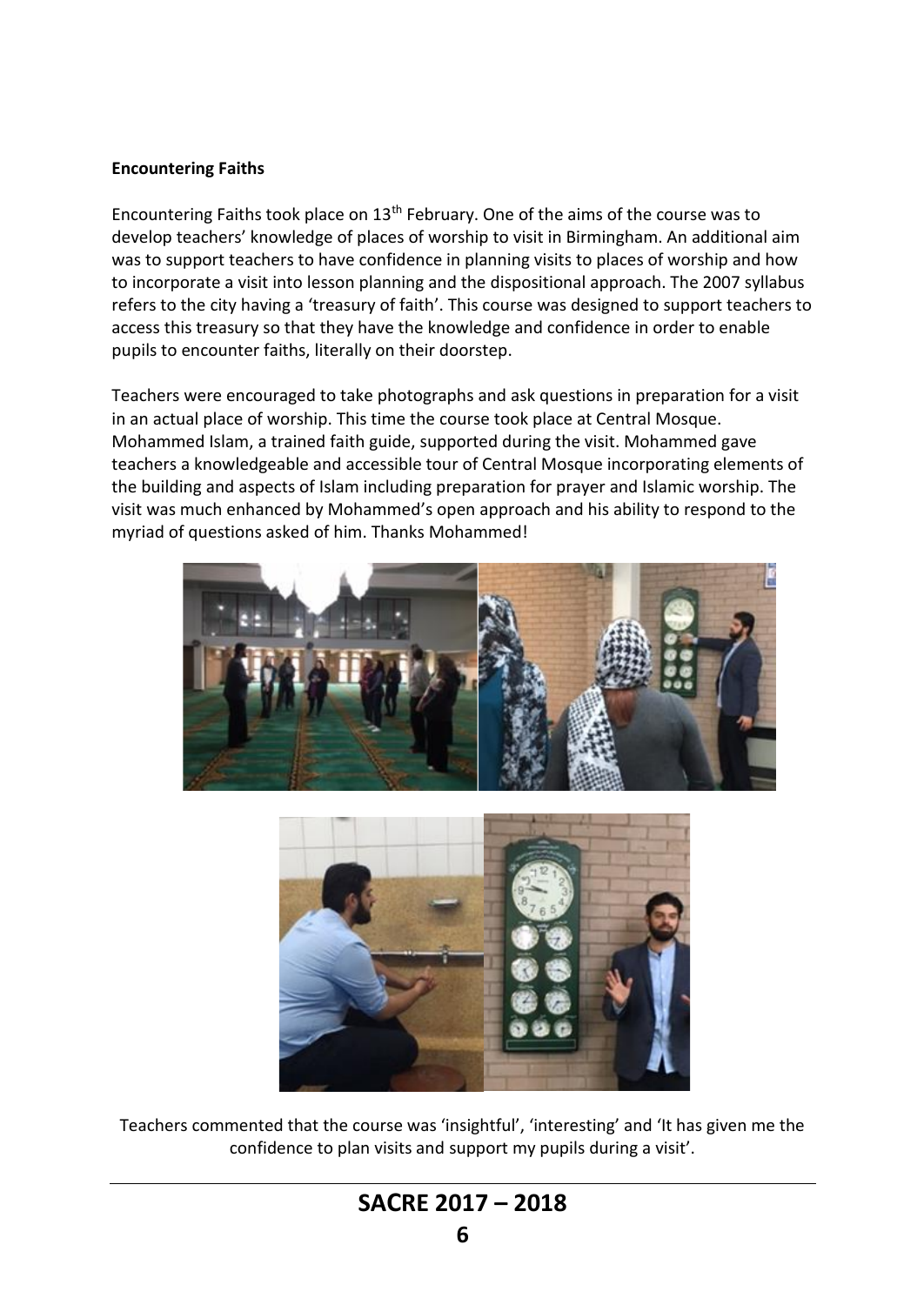#### **Three Faiths Forum**



On 14th November Rich Pringle came to inform SACRE of the work of the Three Faiths Forum (3FF). Rich outlined the objectives of the 3FF in working to build religious literacy, empathy, skills for dialogue and communication with the aim to build understanding and lasting relationships between people of all faiths and beliefs.

> We believe that young people should feel confident communicating and collaborating with anybody, regardless of their faith, belief, culture or background. Our Schools Programmes help young people to: Learn how different people understand and live their faiths and beliefs Dispel common myths and stereotypes Understand the diversity within and between different traditions Become more able to ask and answer questions in a sensitive way Learn to understand and share their own faiths and beliefs

# **Our Programmes**



Rich talked to SACRE about the 3FF's School Linking programme that provides opportunities for young people of different faiths and beliefs to meet and create long-lasting bonds of understanding and friendship.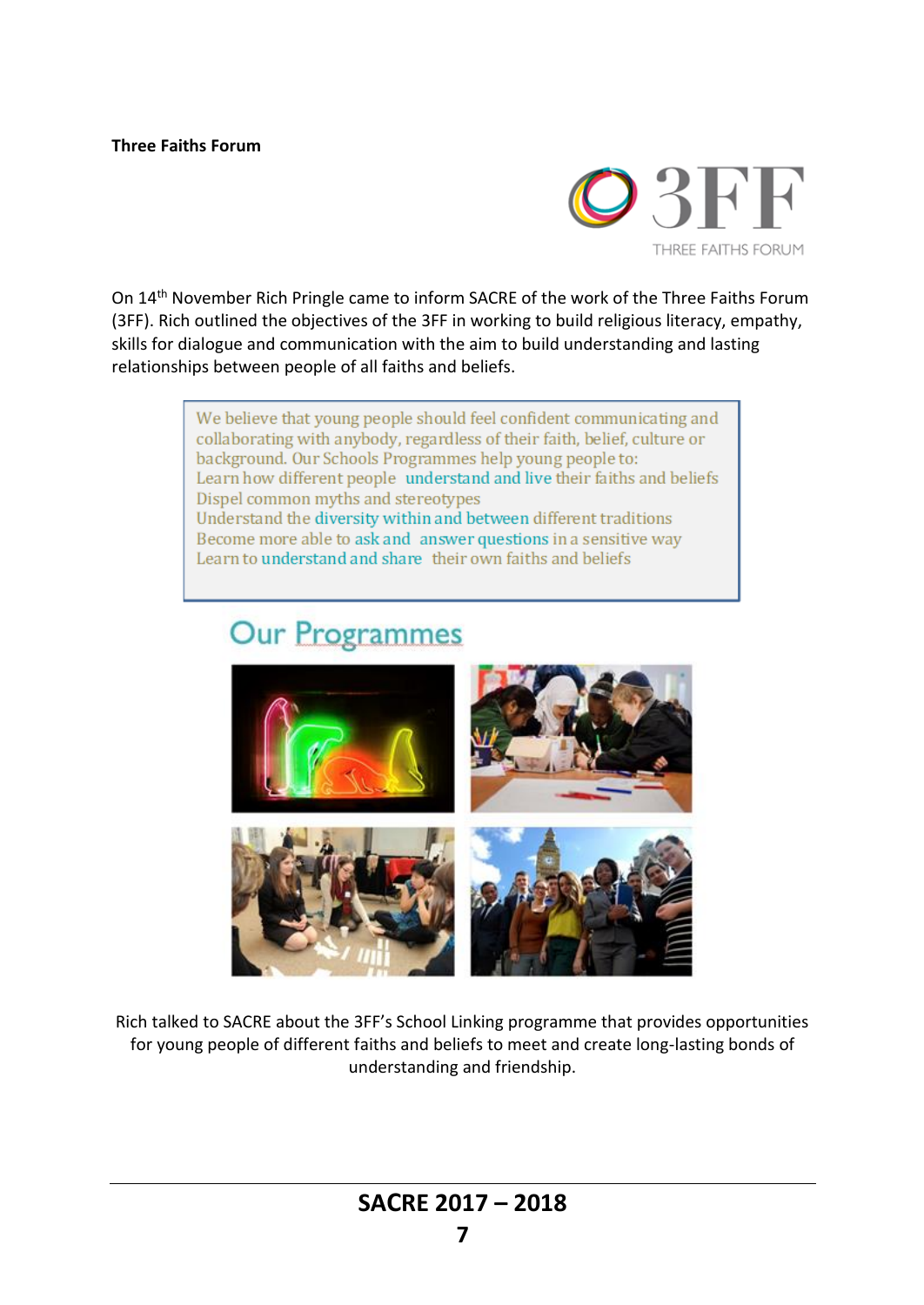# **Students on the Linking programme:**

- 1. Take part in engaging and memorable link experiences throughout the academic year
- 2. Deepen knowledge and understanding of different beliefs by engaging directly with students from different backgrounds
- 3. Develop skills of communication, empathy and reflection

Teachers on the linking programme:

- 1. Build long-lasting links with local schools
- 2. Receive expert interfaith guidance on the provision of SMSC in their school
- 3. Network with other teachers and education professionals through our programme of Continued Professional Development.

The current offer to schools is based on three days training. The first is based around the question 'Who am I?' the second day 'Who are we?' and the third day 'Where do we live and how do we live together?'. Rich and the team have personalised the materials to correspond with the dispositions of the Agreed Syllabus.



Currently there are 24 Birmingham schools that are involved in the programme.

If any schools are interested in the current work of the 3FF and Linking Programme contact:

www.3ff.org.uk [rich@3ff.org.uk](mailto:rich@3ff.org.uk)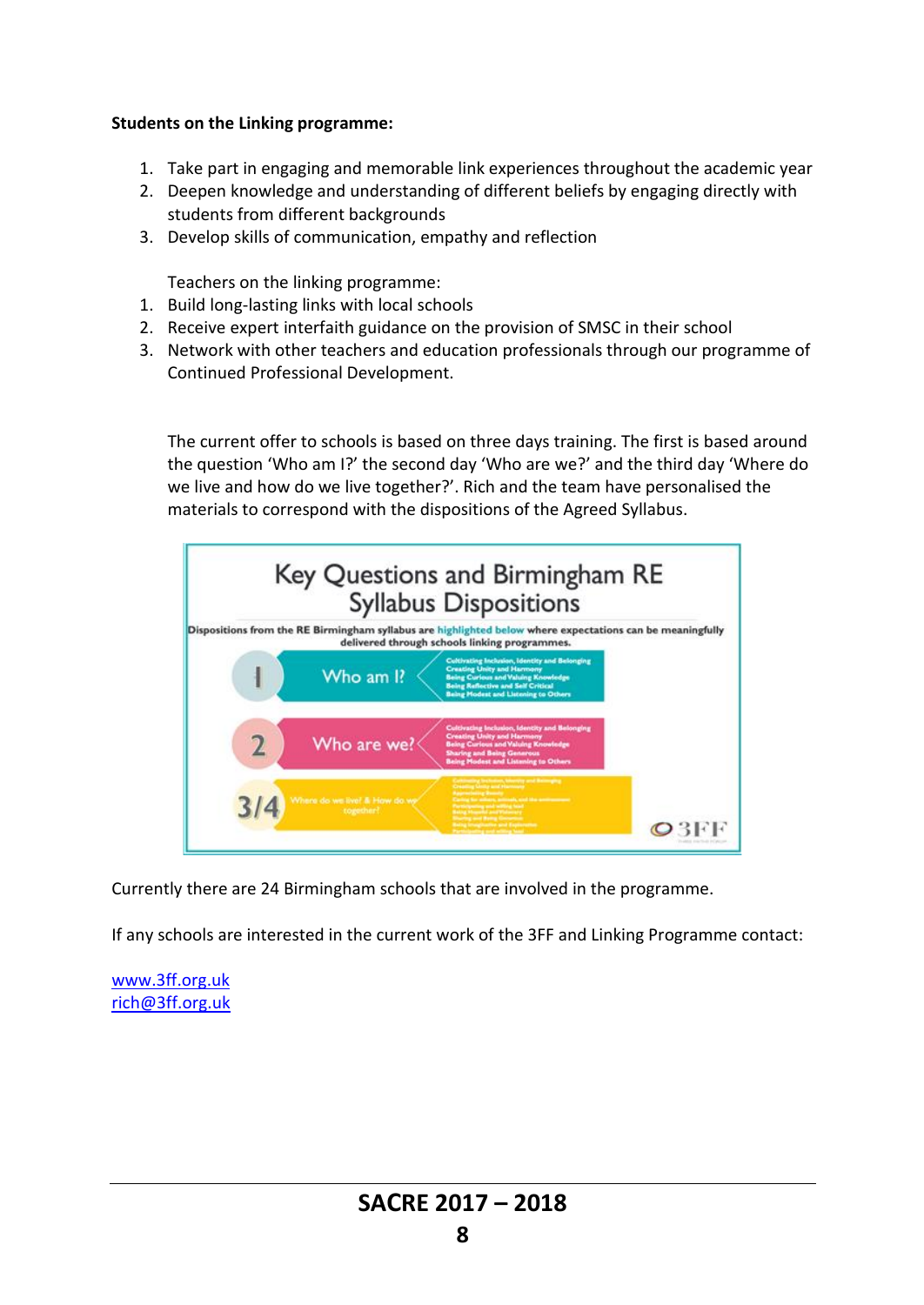

#### **Collective Worship**

During this year the work of the Collective Worship has continued. The training scheme proposed by the Collective Worship group was endorsed by SACRE. The scheme aims to prepare faith visitors for school visits. The programme has been devised in response to requests from Head teachers asking for lists of suitable visitors to lead acts of Collective Worship. The course will outline legal requirements, principles and address safeguarding issues that a visitor should know prior to a school visit. Members of faiths who have received training will be placed on a list of 'potential Collective Worship visitors trained by Birmingham SACRE'. This list will be held by Simone Whitehouse, the RE adviser and displayed on the website (www.faithmakesadifference.co.uk).

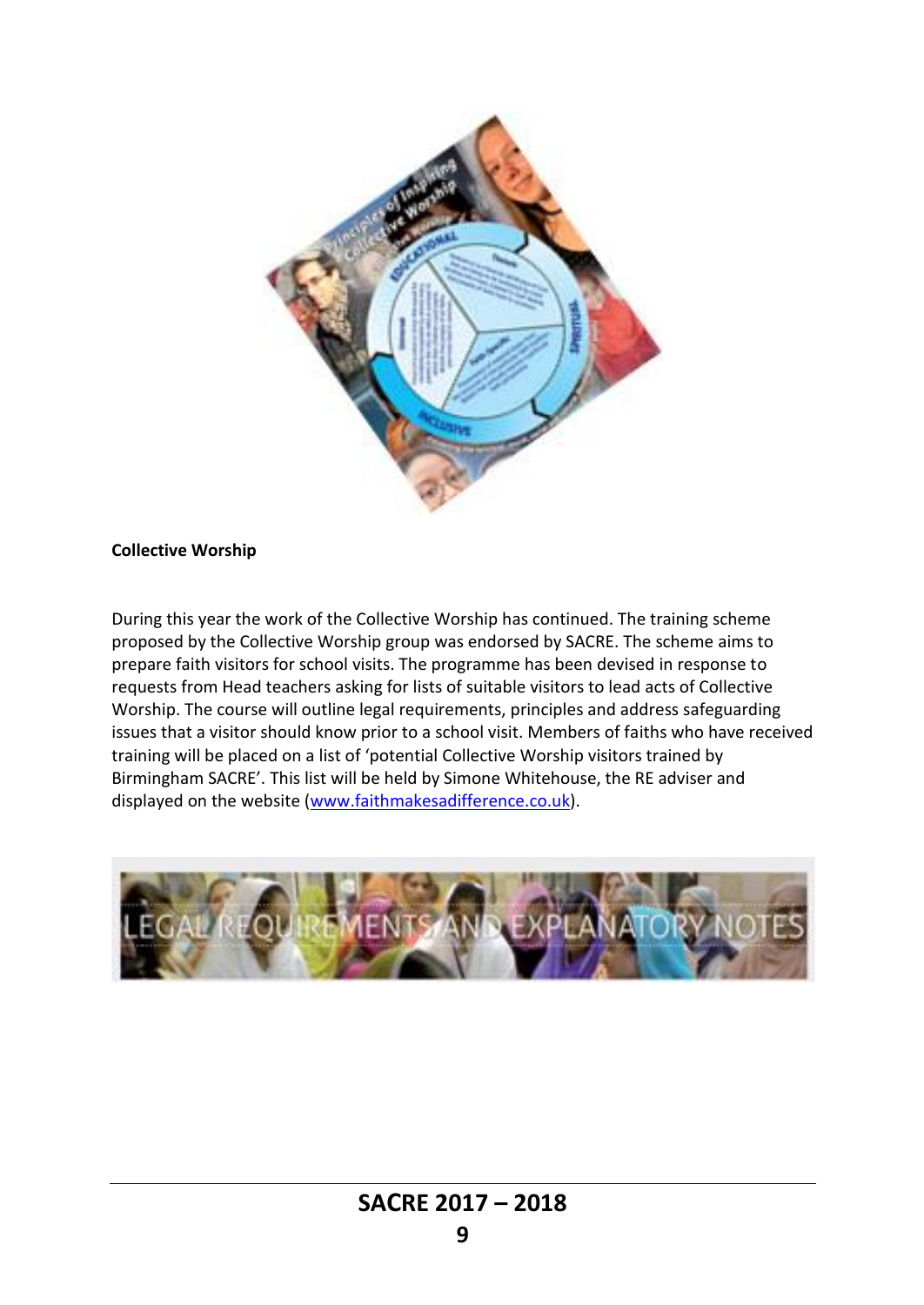



# **Compassionate Schools Conference**

SACRE was asked to present at the BCC Compassionate Schools Conference 9<sup>th</sup> February. The concept of the Conference stemming from the Co-Ed Foundation's underpinning of the Charter for Compassion: the aim of building compassionate thinking into the centre of religious, moral, political and educational life. This is further demonstrated in Maurice Cole's 'Towards a Compassionate School' publication. The premise of book being that in order to create a compassionate school, school leaders need to demonstrate compassion in how they manage and lead all aspects of school life. In 'leading through the dispositions' Paul Davies and Simone Whitehouse examined how the dispositions exemplify the majority of these characteristics. During the course of the session various examples were used to show how the dispositions could support the work of compassionate leadership in schools. For example in terms of the quality of 'Truthfulness' this was related to the disposition of 'Being Honest, Open and Truthful'. Accordingly this translates on a day-to-day level with leaders having a deep and accurate understanding of your school's effectiveness, whilst being open and honest with colleagues as to how their performance contributed to the overall effectiveness of the school.

Progressing on from this, the qualities and dispositions were then mapped out against the requirements to develop aspects of pupils' spiritual, moral, social and cultural development working through examples from the current Ofsted framework. For example if an outcome for pupils needs to be 'pupils are confident and curious about their learning' what does personal development and welfare need to look like in order for this to take place? Consequently, what will the quality of teaching, learning and assessment opportunities afford pupils? Underpinning this, what does leadership and management need to be like in order to create the ethos and atmosphere for the other elements to take place?

In addition to conclude the workshop case studies were shown through the work of two SACRE members. Gopinder Kaur Sagoo exemplified this manner of working through her involvement with the Nishkam Schools Trust, whilst Zahida Hussain, demonstrated how she worked as a Head teacher.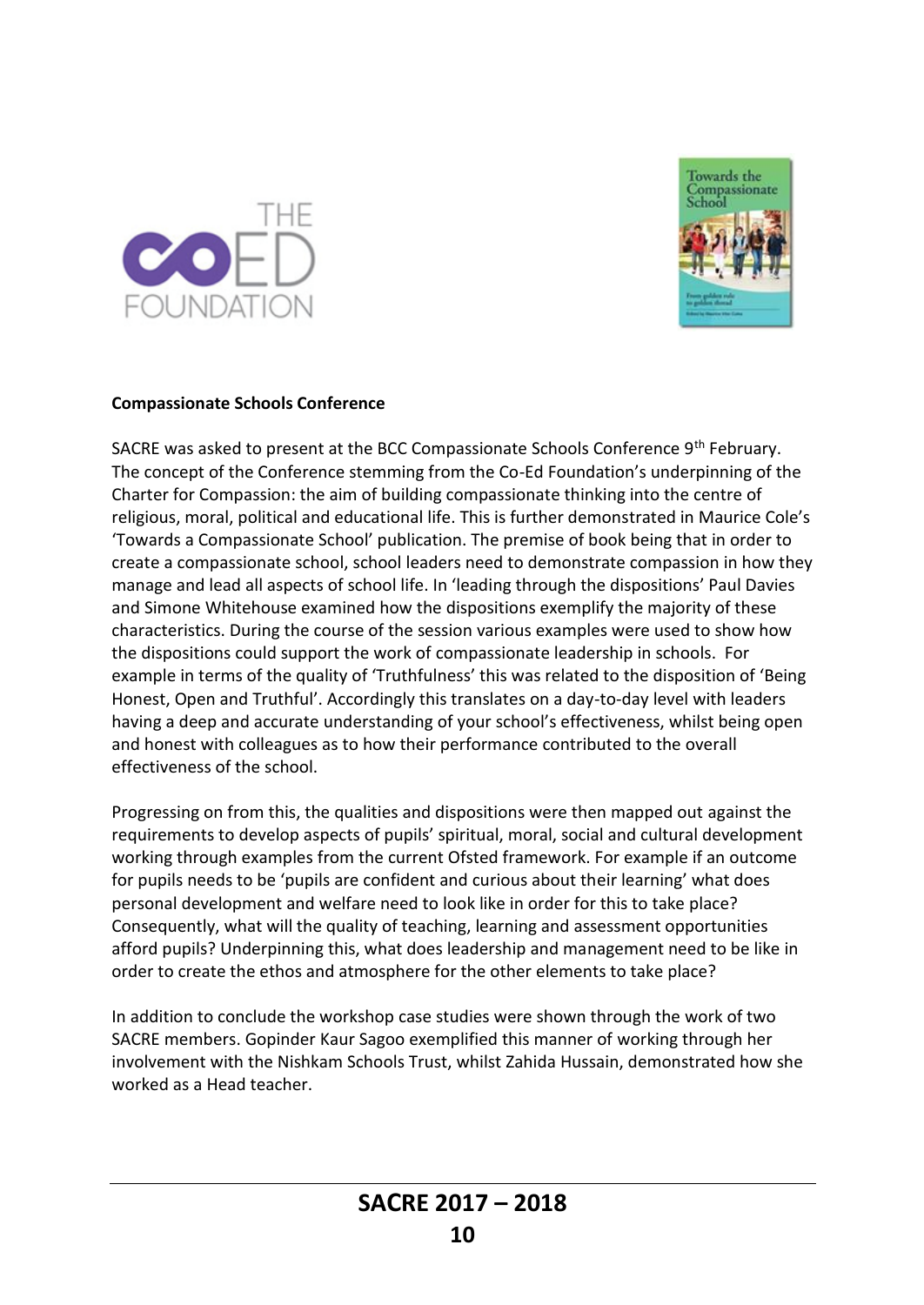### **Exam Results**



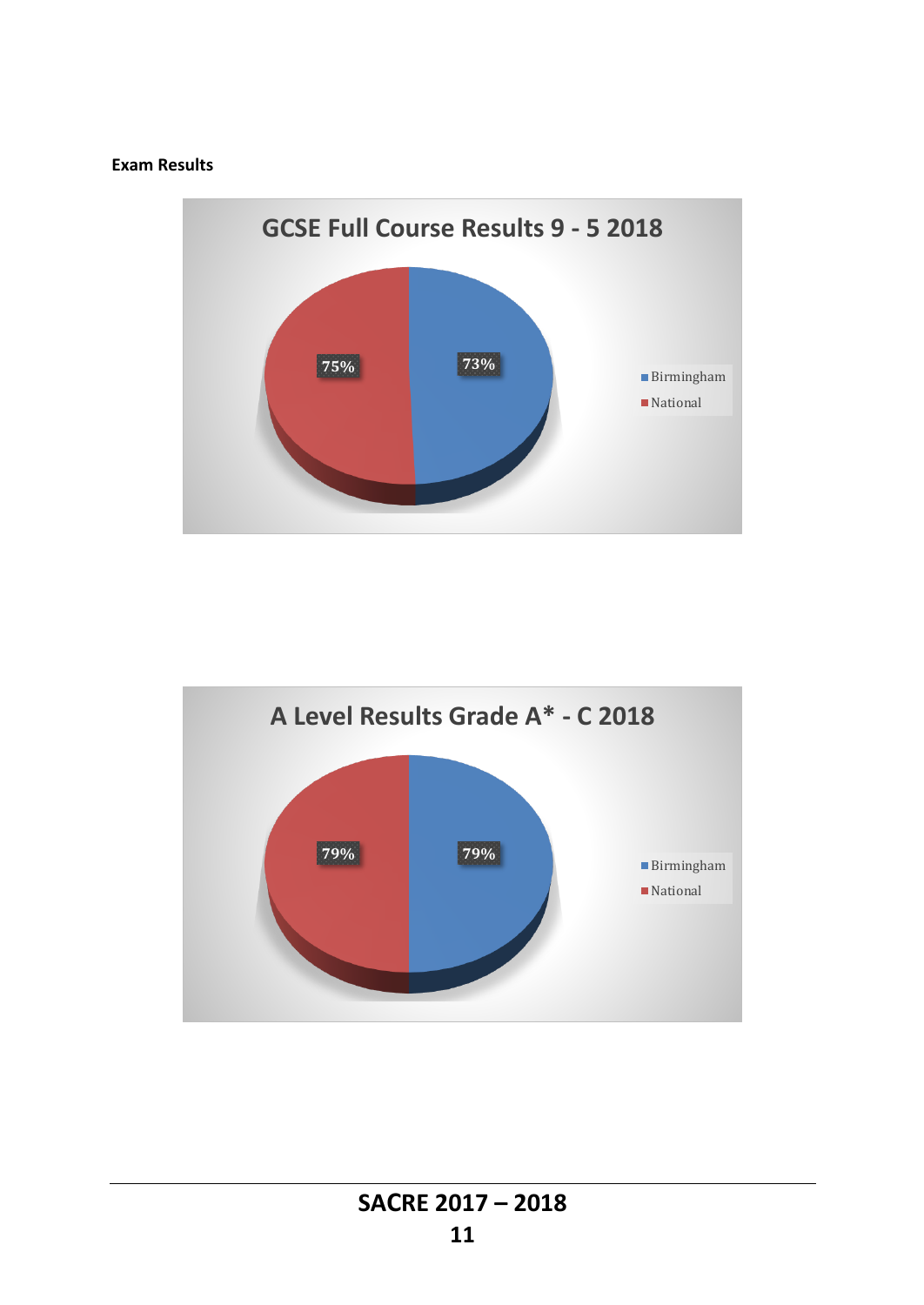# **DVDs Supporting The Agreed Syllabus And Collective Worship**

To enhance the implementation of the new Agreed Syllabus, and working with Television Junction, SACRE has commissioned a series of DVDs to support the syllabus.



#### **Teaching Resources**

These include "*Faith makes a difference*" which provides over four hours of material which takes a unique look at faith through the 24 dispositions.





These are suitable for primary and secondary phases of education.

More recently, this has been augmented by "*Learning from Faith: Early Years*".

It introduces the aims and shows how the new RE syllabus can be built into everyday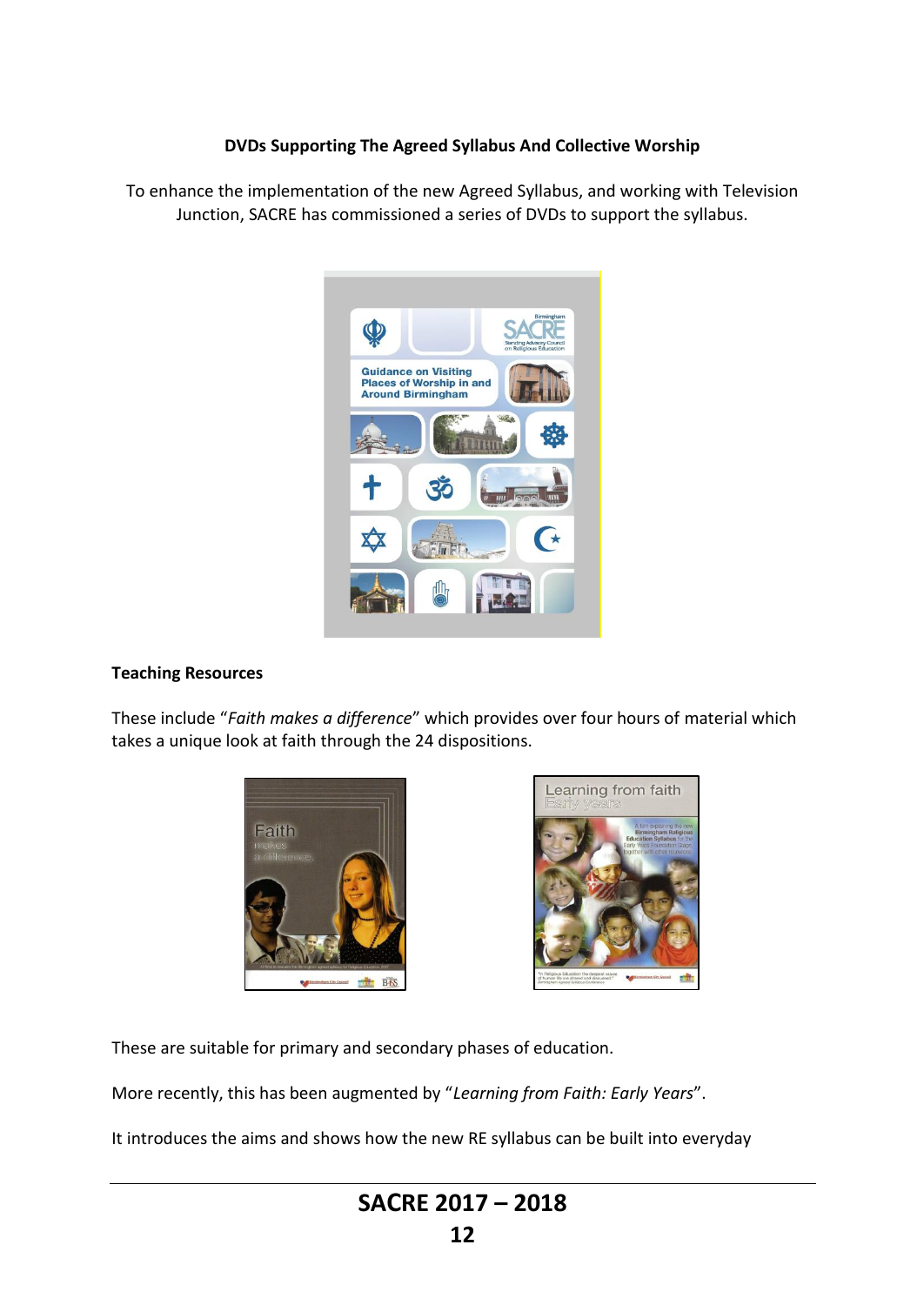practice in the Early Years phase of education.

Whilst RE is not statutory in the Early Years Foundation Stage, the film demonstrates how practitioners and leaders find the syllabus useful in planning their activities.

# **Ownership by Parents and Faith Communities**

"Religious Education in Birmingham" provides a series of films in which faith communities and parents endorse the Agreed Syllabus. *"What I like about the new Syllabus is that it takes children's spirituality seriously.*"- **Bishop David Urquhart, Bishop of Birmingham**



#### **Singing Connections**

Collective Worship resource developed with colleagues from the Music Service

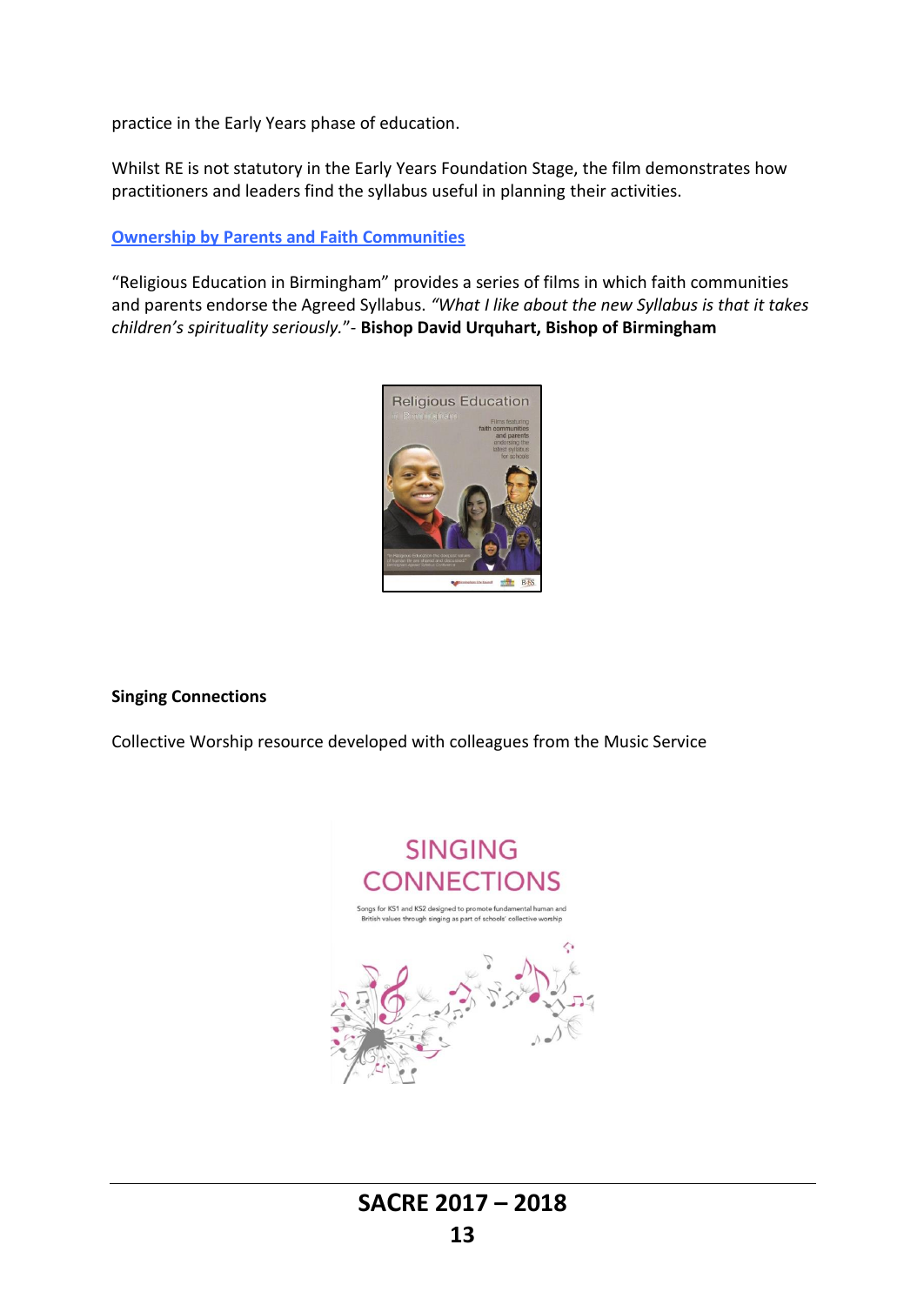# **Determinations For Collective Worship**

The 1988 Education Reform Act (ERA) states that "the majority of Acts of Collective Worship must be wholly or mainly of a Christian character. They should reflect the broad traditions of Christian belief without being distinctive of any particular Christian denomination".

However, it recognises that, although the spiritual traditions of the country are Christian, in some schools the spiritual/cultural make-up includes significant numbers of pupils of many faith traditions.

In these schools an application can be made to SACRE for a Determination which lifts the requirement that the majority acts of collective worship should be "wholly or mainly of a Christian character".

| <b>School</b>                                                     | <b>Date determination</b><br><b>Granted by SACRE</b> | Date of Expiry/<br><b>Renewal</b> |
|-------------------------------------------------------------------|------------------------------------------------------|-----------------------------------|
| <b>Adderley Primary</b>                                           | April 2015                                           | April 2020                        |
| Arden Primary School                                              | September 2014                                       | September 2019                    |
| <b>Birchfield Community School</b>                                | September 2015                                       | September 2020                    |
| Bordesley Green Girls' Specialist and<br><b>Enterprise School</b> | September 2013                                       | September 2018                    |
| <b>Broadway School</b>                                            | September 2012                                       | September 2018                    |
| <b>Canterbury Cross Primary School</b>                            | September 2015                                       | September 2020                    |
| Kings Heath Primay School                                         | September 2016                                       | September 2021                    |
| Highfield JI                                                      | December 2013                                        | January 2018                      |
| Ladypool Primary                                                  | December 2013                                        | January 2018                      |
| Marlborough Infant School                                         | September 2015                                       | September 2020                    |
| Marlborough Junior School                                         | December 2013                                        | January 2018                      |
| Shaw Hill Primary School                                          | September 2013<br>"part school"                      | September 2021                    |
| Wilkes Green Junior School                                        | September 2015                                       | September 2020                    |
| Yew Tree Community School                                         | January 2013                                         | January 2018                      |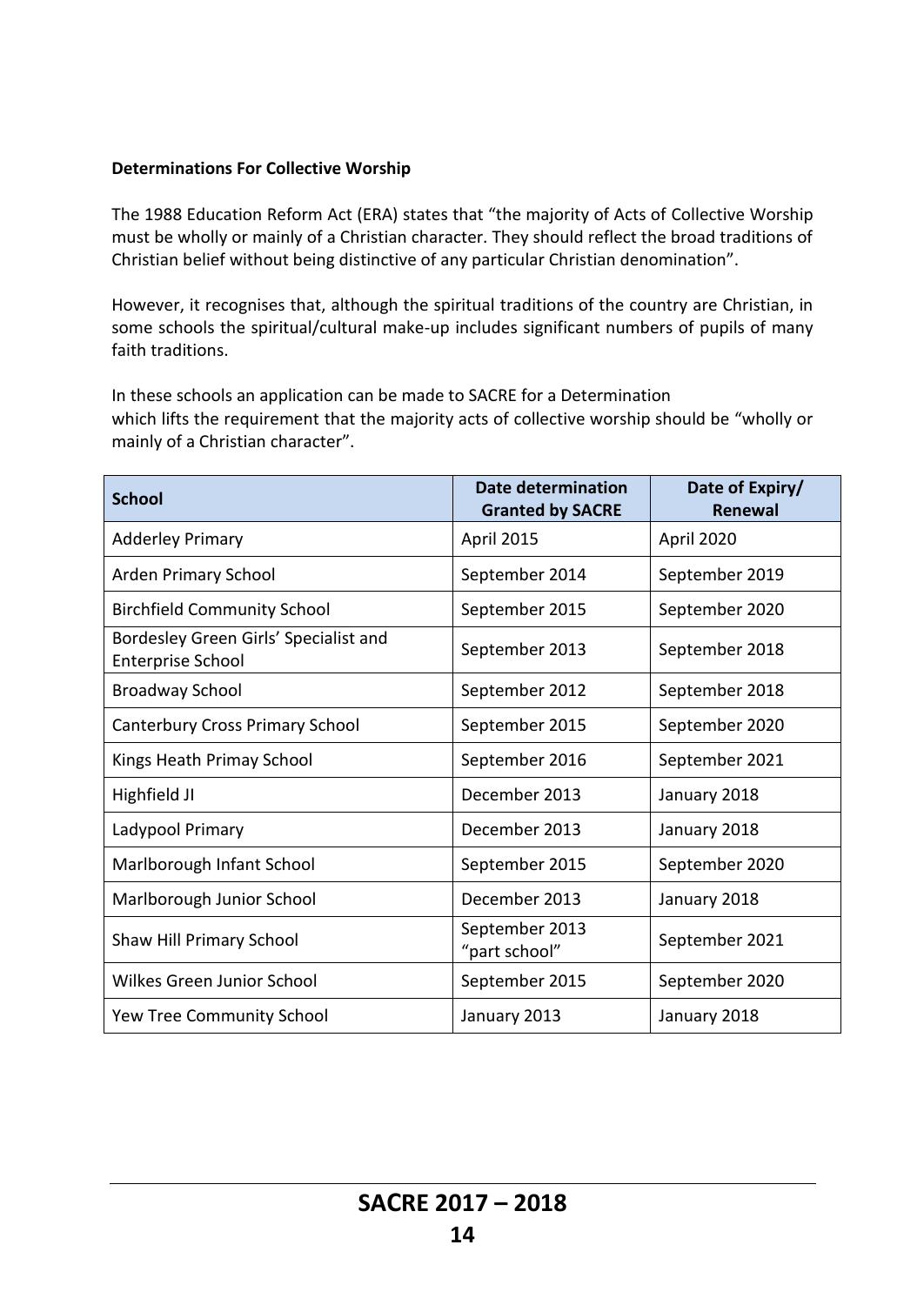# **SACRE Membership Appointments From 2017**

| <b>COMMITTEE A</b>                                                     |                                 |  |
|------------------------------------------------------------------------|---------------------------------|--|
| <b>NOMINATING BODIES</b>                                               | <b>NOMINATED REPRESENTATIVE</b> |  |
| <b>Ahmediyya Muslim Association</b>                                    | Waqar Ahmedi                    |  |
| <b>Baptist Churches</b>                                                | Revd Siôr Coleman               |  |
| <b>Buddhist Community</b>                                              | Dh Sinhavacin                   |  |
| The New Jerusalem Church                                               | <b>Bishop Melvin Brooks</b>     |  |
| <b>Duke Street Chapel</b>                                              | Mrs Janet Hopton                |  |
| <b>Fellowship of Independent</b><br><b>Evangelical Churches (FIEC)</b> | Mrs Sue Fearon                  |  |
|                                                                        | Kuldip Singh Ubhi               |  |
| <b>Hindu Community</b>                                                 | Jay Jina                        |  |
| <b>Jewish Community</b>                                                | Rabbi Shmuel Arkush             |  |
| <b>Methodist Church</b>                                                | <b>Keith Dennis</b>             |  |
|                                                                        | Gulamraza Datoo                 |  |
|                                                                        | Ms Zahida Hussain               |  |
| <b>Muslim Community</b>                                                | Elaine Ashraf                   |  |
|                                                                        | Sara Visram                     |  |
|                                                                        | Shamin Akhtar                   |  |
| <b>Orthodox Church</b>                                                 |                                 |  |
| <b>Roman Catholic Church</b>                                           | Peter Conley                    |  |
|                                                                        | <b>Bill Ozanne</b>              |  |
| <b>Sikh Community</b>                                                  | Gopinder Kaur                   |  |
| <b>United Reformed Church</b>                                          | Revd. Dr Marius Felderhof       |  |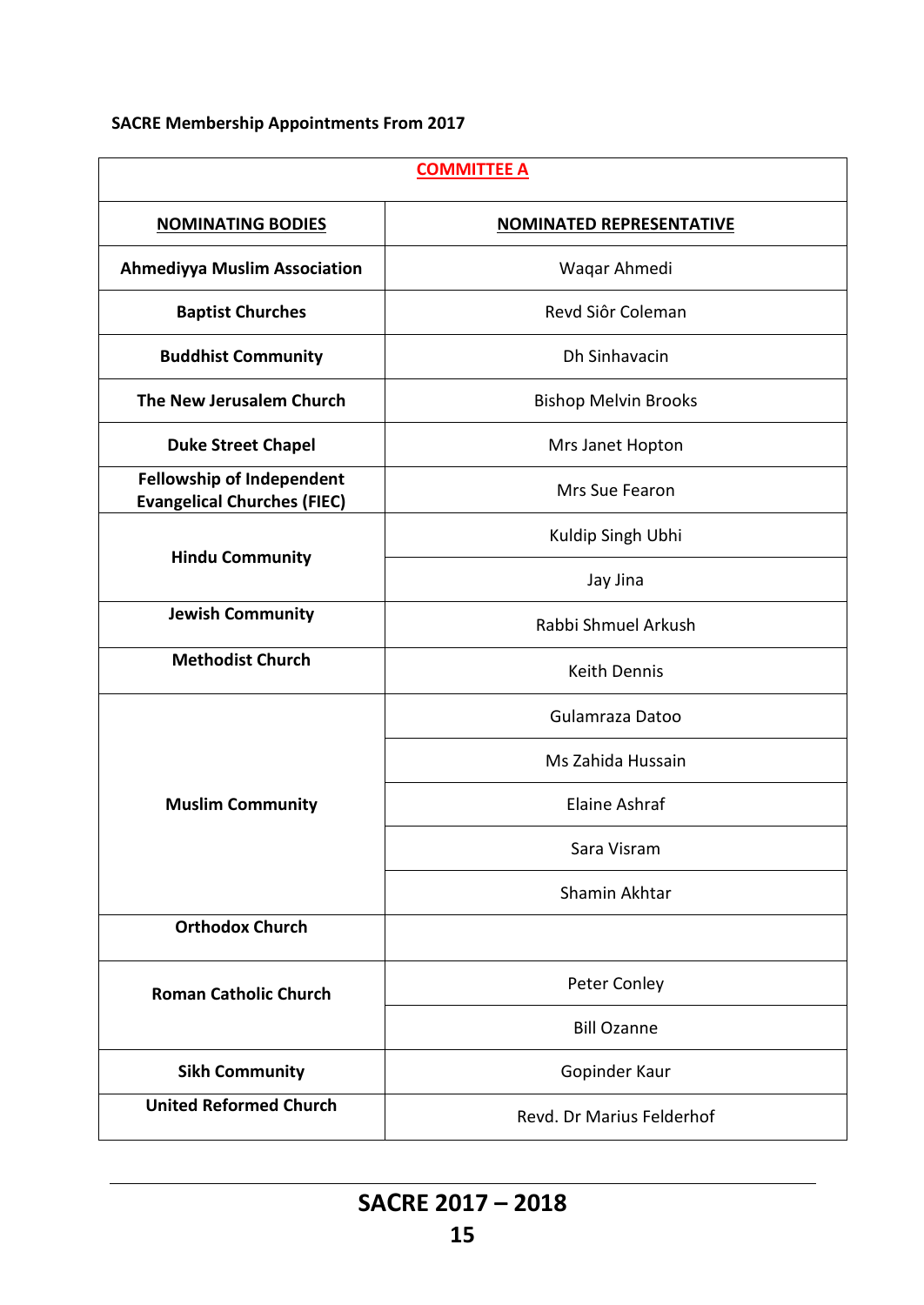| <b>COMMITTEE B</b>       |                                 |  |
|--------------------------|---------------------------------|--|
| <b>NOMINATING BODIES</b> | <b>NOMINATED REPRESENTATIVE</b> |  |
| The Church of England    | Dr Rachel Jepson                |  |
|                          | Mrs Patricia Williams           |  |
|                          | Mrs Jill Stolberg               |  |
|                          | Jill Appleton                   |  |
|                          | Canon Dr. Andrew Smith          |  |
|                          | Evelyn Murphy                   |  |

| <b>COMMITTEE C</b>       |                                 |
|--------------------------|---------------------------------|
| <b>NOMINATING BODIES</b> | <b>NOMINATED REPRESENTATIVE</b> |
| <b>ATL</b>               | Andrew Hopton                   |
| <b>NAHT</b>              | Sarah Hewitt-Clarkson           |
| <b>NASUWT</b>            | Alan Jones                      |
|                          | Clare Kelly                     |
|                          | Jo Weir                         |
| <b>NUT</b>               | Ayisha Ali                      |
| <b>ASCL</b>              | Ronald Skelton                  |
| <b>Voice</b>             | Jane Hetherington               |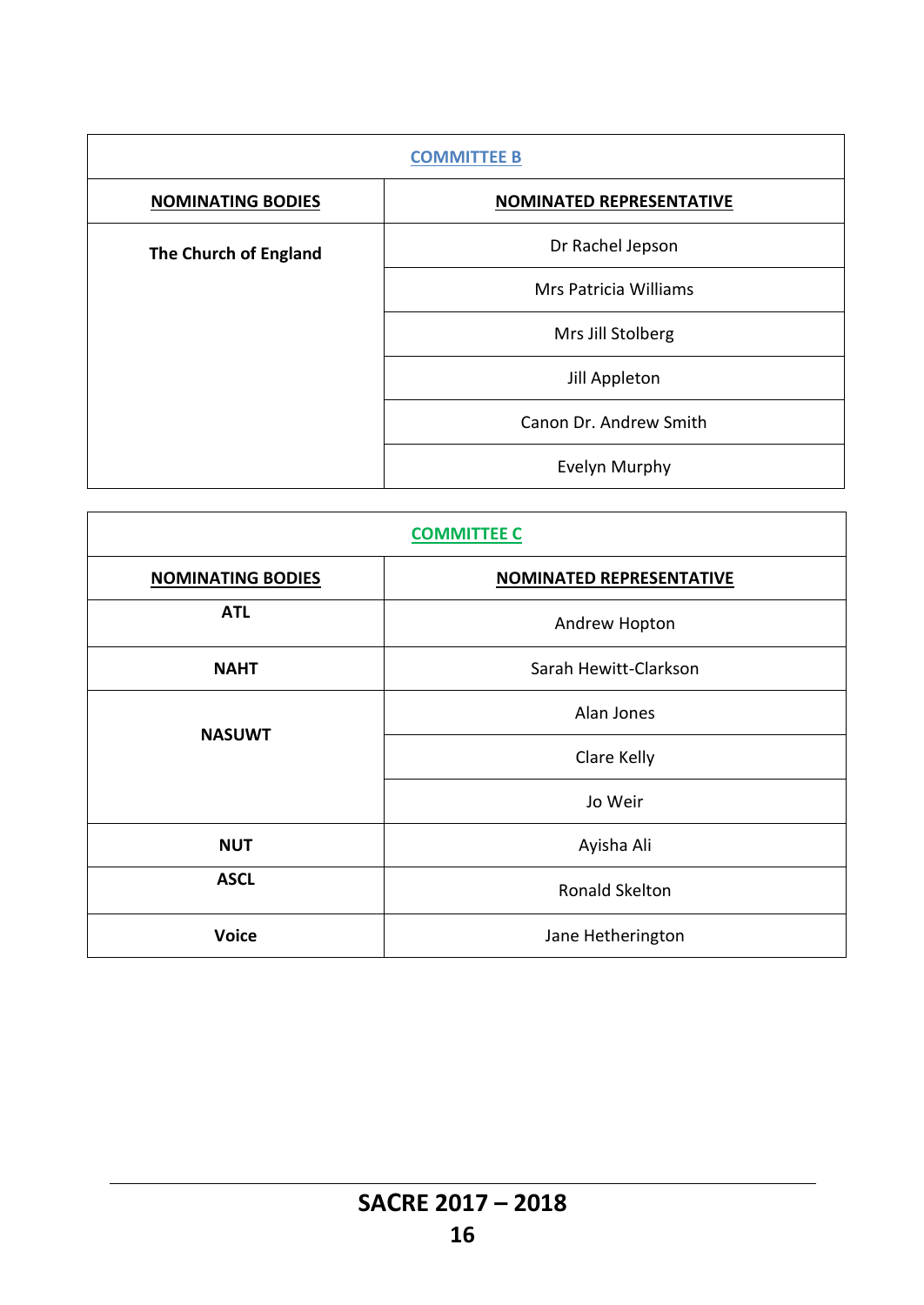| <b>COMMITTEE D</b>                     |                                 |  |
|----------------------------------------|---------------------------------|--|
| <b>NOMINATING BODIES</b>               | <b>NOMINATED REPRESENTATIVE</b> |  |
|                                        | Guy Hordern                     |  |
|                                        | <b>Barry Henley</b>             |  |
|                                        | <b>Blair Kesseler</b>           |  |
|                                        | Chauhdry Rashid                 |  |
| <b>The Local Authority</b>             | Debbie Clancy                   |  |
|                                        | <b>Gurdial Singh Atwal</b>      |  |
|                                        | <b>Philip Davis</b>             |  |
|                                        | <b>Fiona Williams</b>           |  |
|                                        | <b>Blair Kessler</b>            |  |
| <b>CO-OPTED</b>                        |                                 |  |
| <b>NOMINATING BODIES</b>               | <b>NOMINATED REPRESENTATIVE</b> |  |
| <b>Rastafarian Community</b>           | Jennifer Moses                  |  |
| <b>Jewish Community</b>                | Amanda Grant                    |  |
| <b>Church of the Latter Day Saints</b> | David Cook                      |  |
| <b>Humanist Association</b>            | <b>Adrian Bailey</b>            |  |
| <b>Higher Education</b>                | Lisa Goddard                    |  |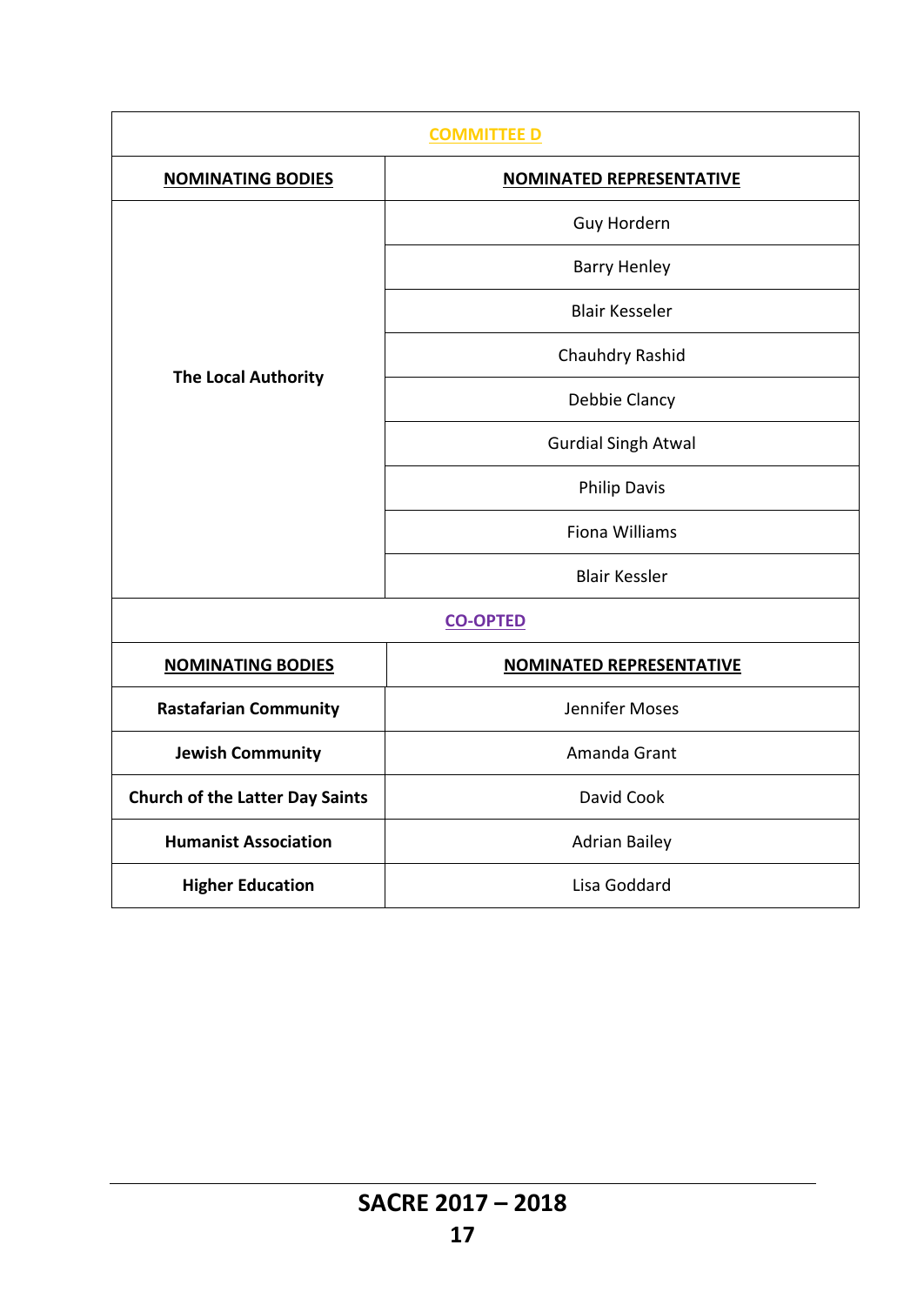#### **Officers In Attendance**

*Simone Whitehouse RE Adviser, Services for Education* *Sarah Marshall Project Manager for ASC, Services for Education*

*Rebecca Stokes Clerk, Services for Education*

*Natasha Lawson-Hollingsworth Project Manager for ASC and Clerk, Services for Education*

# **SACRE Working Groups** *IT*

*Rabbi Shmuel Arkush*

# *Collective Worship*

*Keith Dennis Zahida Hussain Shamin Akhtar Bill Ozanne Patricia Williams Jill Stolberg Rev Andrew Smith Blair Kesseler Amanda Grant*

#### *Curriculum*

*Gulamraza Datoo Zahida Hussain Elaine Ashraf Shamin Akhtar Gopinder Kaur Dr Rachel Jepson Jill Stolberg Alan Jones Clare Kelly Jo Weir David Cook*

### *Relationships and Sexual Health*

*Sarah Hewitt-Clarkson Guy Horden*